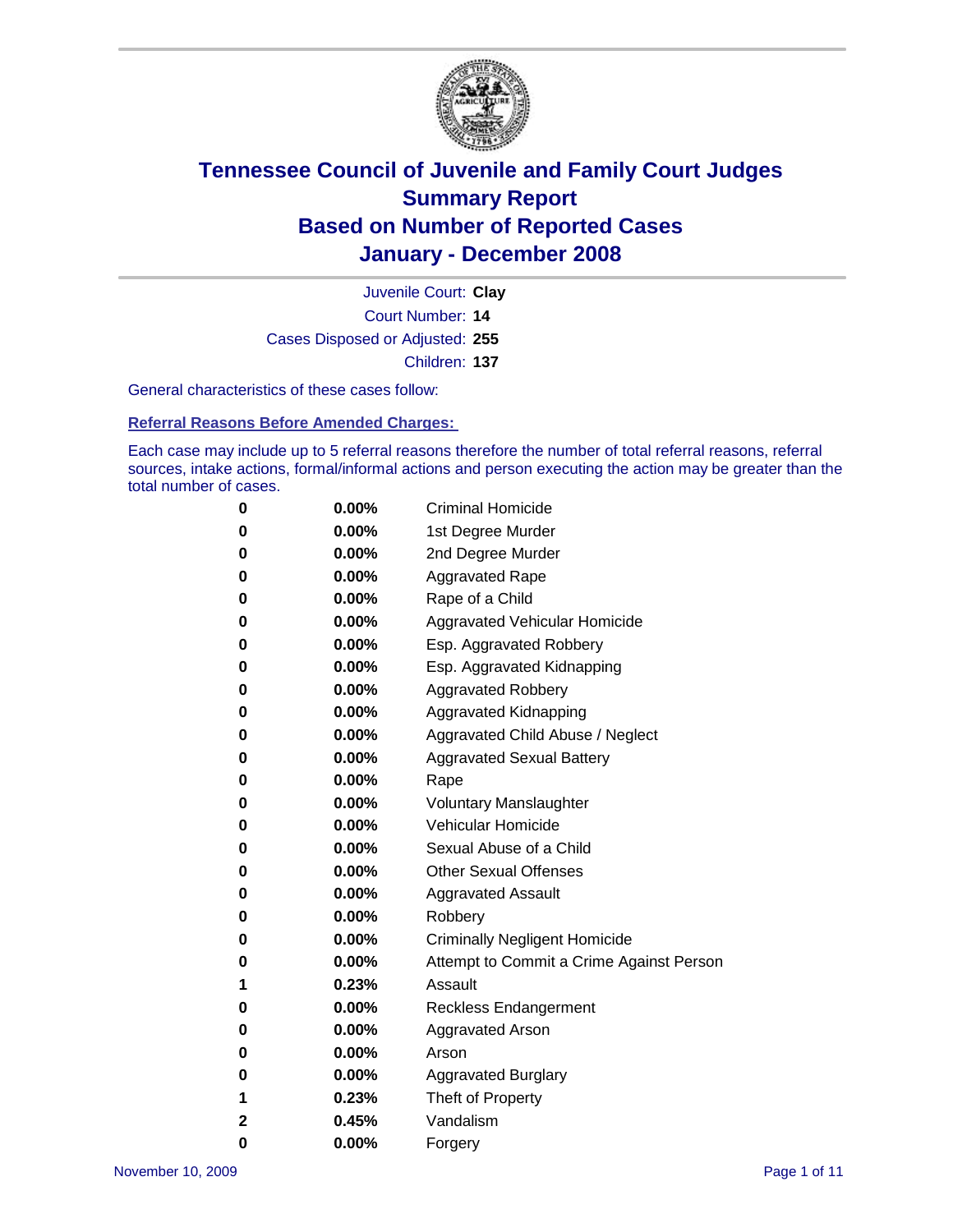

Court Number: **14** Juvenile Court: **Clay** Cases Disposed or Adjusted: **255** Children: **137**

#### **Referral Reasons Before Amended Charges:**

Each case may include up to 5 referral reasons therefore the number of total referral reasons, referral sources, intake actions, formal/informal actions and person executing the action may be greater than the total number of cases.

| 0           | 0.00%    | <b>Worthless Checks</b>                                     |  |  |
|-------------|----------|-------------------------------------------------------------|--|--|
| 0           | 0.00%    | Illegal Possession / Fraudulent Use of Credit / Debit Cards |  |  |
| 4           | 0.90%    | <b>Burglary</b>                                             |  |  |
| 0           | $0.00\%$ | Unauthorized Use of a Vehicle                               |  |  |
| 0           | 0.00%    | <b>Cruelty to Animals</b>                                   |  |  |
| $\mathbf 2$ | 0.45%    | Sale of Controlled Substances                               |  |  |
| 8           | 1.81%    | <b>Other Drug Offenses</b>                                  |  |  |
| 0           | 0.00%    | <b>Possession of Controlled Substances</b>                  |  |  |
| 0           | 0.00%    | <b>Criminal Attempt</b>                                     |  |  |
| 1           | 0.23%    | Carrying Weapons on School Property                         |  |  |
| 0           | 0.00%    | Unlawful Carrying / Possession of a Weapon                  |  |  |
| 0           | 0.00%    | <b>Evading Arrest</b>                                       |  |  |
| 0           | 0.00%    | Escape                                                      |  |  |
| 0           | 0.00%    | Driving Under Influence (DUI)                               |  |  |
| 3           | 0.68%    | Possession / Consumption of Alcohol                         |  |  |
| 0           | 0.00%    | Resisting Stop, Frisk, Halt, Arrest or Search               |  |  |
| 0           | $0.00\%$ | <b>Aggravated Criminal Trespass</b>                         |  |  |
| 0           | 0.00%    | Harassment                                                  |  |  |
| 5           | 1.13%    | Failure to Appear                                           |  |  |
| 0           | 0.00%    | Filing a False Police Report                                |  |  |
| 0           | 0.00%    | Criminal Impersonation                                      |  |  |
| 0           | 0.00%    | <b>Disorderly Conduct</b>                                   |  |  |
| 0           | 0.00%    | <b>Criminal Trespass</b>                                    |  |  |
| 1           | 0.23%    | <b>Public Intoxication</b>                                  |  |  |
| 0           | 0.00%    | Gambling                                                    |  |  |
| 175         | 39.59%   | Traffic                                                     |  |  |
| 1           | 0.23%    | <b>Local Ordinances</b>                                     |  |  |
| 0           | $0.00\%$ | Violation of Wildlife Regulations                           |  |  |
| 0           | 0.00%    | Contempt of Court                                           |  |  |
| 1           | 0.23%    | Violation of Probation                                      |  |  |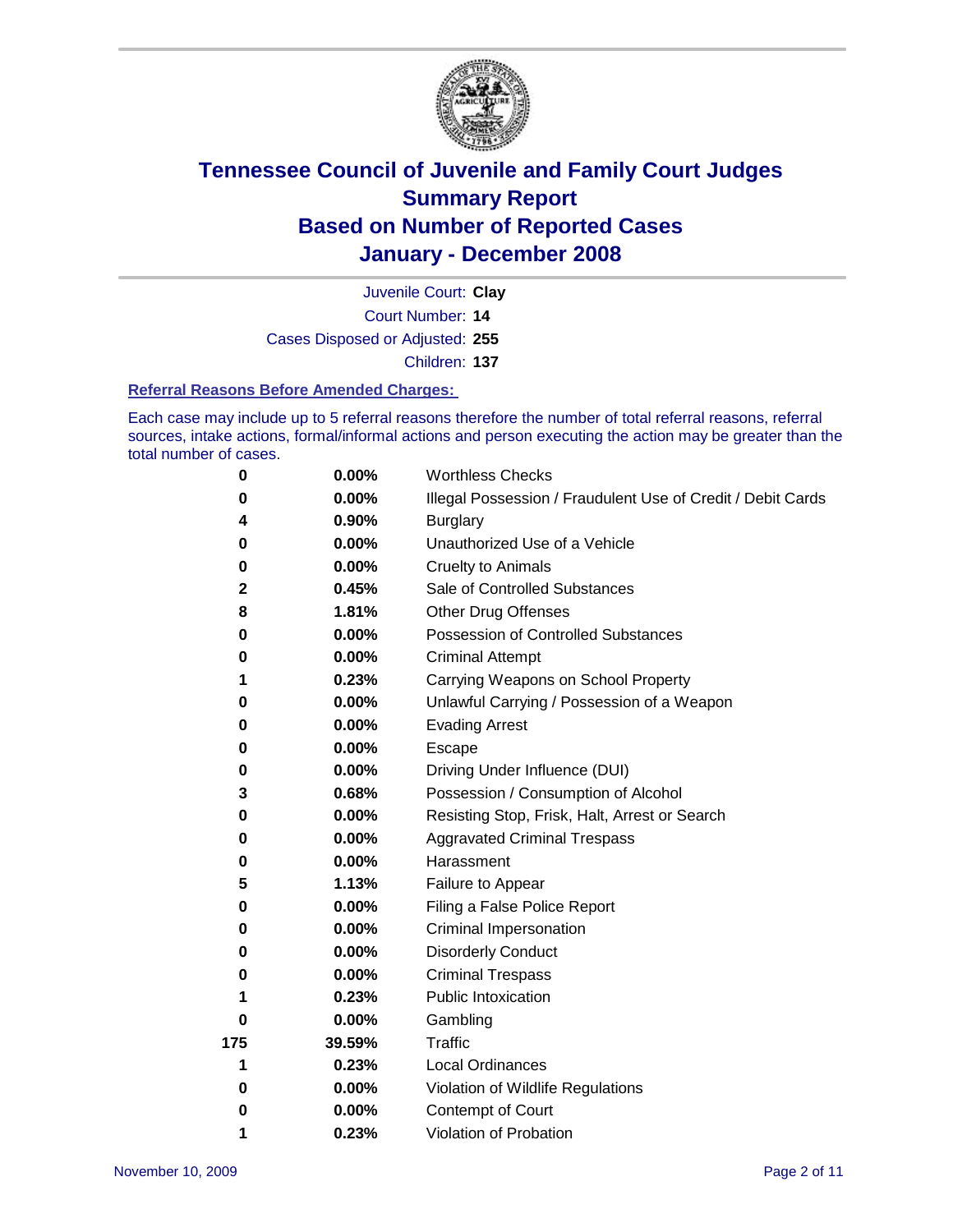

Court Number: **14** Juvenile Court: **Clay** Cases Disposed or Adjusted: **255** Children: **137**

#### **Referral Reasons Before Amended Charges:**

Each case may include up to 5 referral reasons therefore the number of total referral reasons, referral sources, intake actions, formal/informal actions and person executing the action may be greater than the total number of cases.

| 442      | 100.00%  | <b>Total Referrals</b>                |
|----------|----------|---------------------------------------|
| 0        | 0.00%    | Other                                 |
| 0        | 0.00%    | <b>Consent to Marry</b>               |
| 0        | 0.00%    | <b>Request for Medical Treatment</b>  |
| 0        | 0.00%    | Child Support                         |
| 0        | 0.00%    | Paternity / Legitimation              |
| 0        | 0.00%    | Visitation                            |
| 1        | 0.23%    | Custody                               |
| 0        | 0.00%    | <b>Foster Care Review</b>             |
| 0        | 0.00%    | <b>Administrative Review</b>          |
| 221      | 50.00%   | <b>Judicial Review</b>                |
| 0        | 0.00%    | Violation of Informal Adjustment      |
| 0        | 0.00%    | Violation of Pretrial Diversion       |
| 0        | 0.00%    | <b>Termination of Parental Rights</b> |
| 0        | 0.00%    | Dependency / Neglect                  |
| 0        | $0.00\%$ | <b>Physically Abused Child</b>        |
| 0        | 0.00%    | <b>Sexually Abused Child</b>          |
| 0        | 0.00%    | Violation of Curfew                   |
| 0        | 0.00%    | Violation of a Valid Court Order      |
| 3        | 0.68%    | Possession of Tobacco Products        |
| 0        | 0.00%    | Out-of-State Runaway                  |
| $\bf{0}$ | 0.00%    | In-State Runaway                      |
| 11       | 2.49%    | Truancy                               |
| 1        | 0.23%    | Unruly Behavior                       |
| 0        | 0.00%    | Violation of Aftercare                |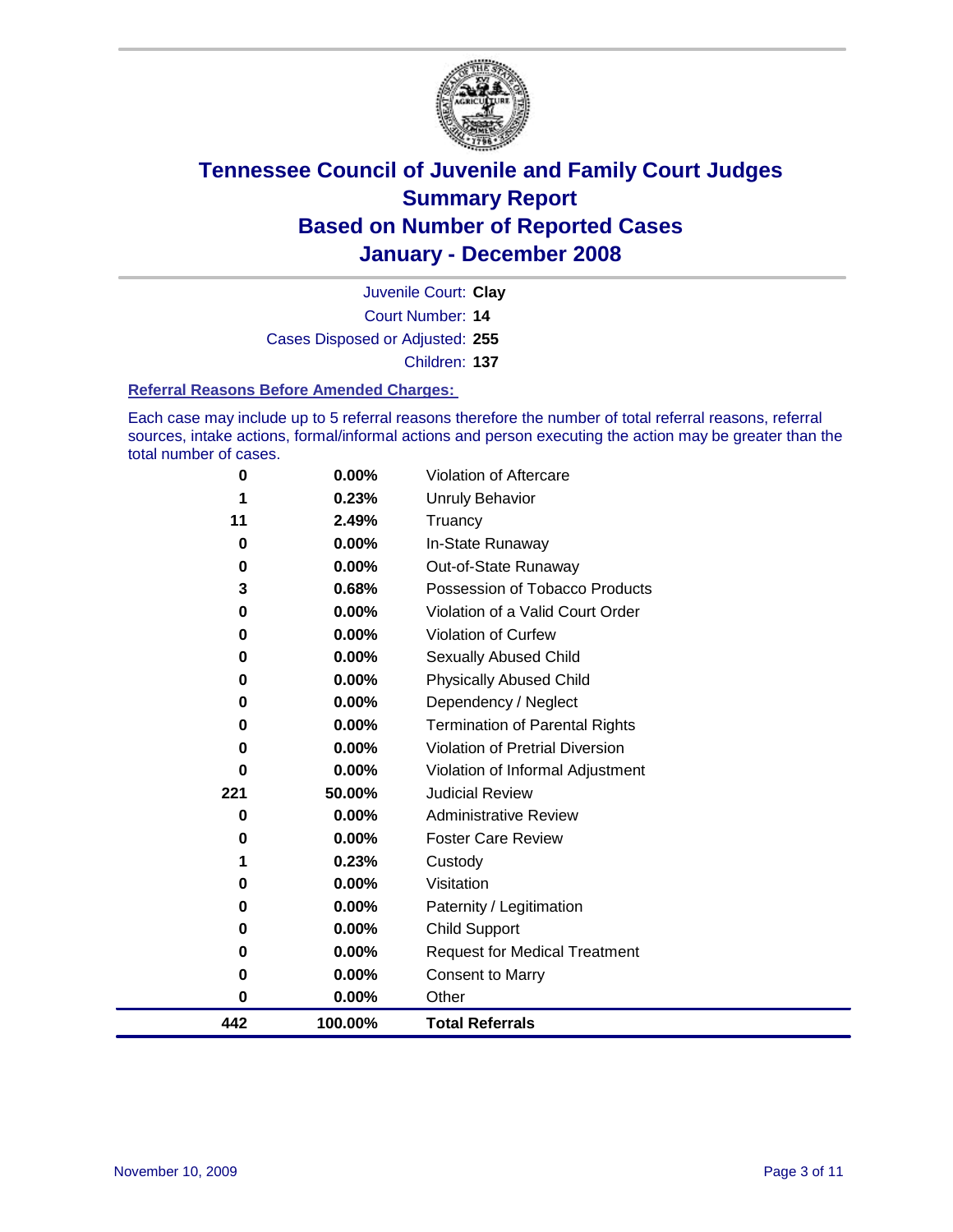

| Juvenile Court: Clay            |          |                                   |  |  |  |  |
|---------------------------------|----------|-----------------------------------|--|--|--|--|
| Court Number: 14                |          |                                   |  |  |  |  |
| Cases Disposed or Adjusted: 255 |          |                                   |  |  |  |  |
|                                 |          | Children: 137                     |  |  |  |  |
| <b>Referral Sources: 1</b>      |          |                                   |  |  |  |  |
| 187                             | 42.31%   | Law Enforcement                   |  |  |  |  |
| 1                               | 0.23%    | Parents                           |  |  |  |  |
| 1                               | 0.23%    | <b>Relatives</b>                  |  |  |  |  |
| 0                               | $0.00\%$ | Self                              |  |  |  |  |
| 21                              | 4.75%    | School                            |  |  |  |  |
| 0                               | $0.00\%$ | <b>CSA</b>                        |  |  |  |  |
| 1                               | 0.23%    | <b>DCS</b>                        |  |  |  |  |
| $\mathbf 2$                     | 0.45%    | <b>Other State Department</b>     |  |  |  |  |
| 0                               | 0.00%    | <b>District Attorney's Office</b> |  |  |  |  |

| 442          | 100.00% | <b>Total Referral Sources</b> |
|--------------|---------|-------------------------------|
| 4            | 0.90%   | Other                         |
| 0            | 0.00%   | <b>Unknown</b>                |
| 0            | 0.00%   | Hospital                      |
| 0            | 0.00%   | Child & Parent                |
| $\mathbf{2}$ | 0.45%   | Victim                        |
| 0            | 0.00%   | <b>Other Court</b>            |
| 0            | 0.00%   | Social Agency                 |
| 223          | 50.45%  | <b>Court Staff</b>            |

### **Age of Child at Referral: 2**

| 137         | 100.00% | <b>Total Child Count</b> |
|-------------|---------|--------------------------|
| 0           | 0.00%   | Unknown                  |
| $\mathbf 1$ | 0.73%   | Ages 19 and Over         |
| 72          | 52.55%  | Ages 17 through 18       |
| 45          | 32.85%  | Ages 15 through 16       |
| 10          | 7.30%   | Ages 13 through 14       |
| 3           | 2.19%   | Ages 11 through 12       |
| 6           | 4.38%   | Ages 10 and Under        |
|             |         |                          |

<sup>1</sup> If different than number of Referral Reasons (442), verify accuracy of your court's data.

<sup>2</sup> One child could be counted in multiple categories, verify accuracy of your court's data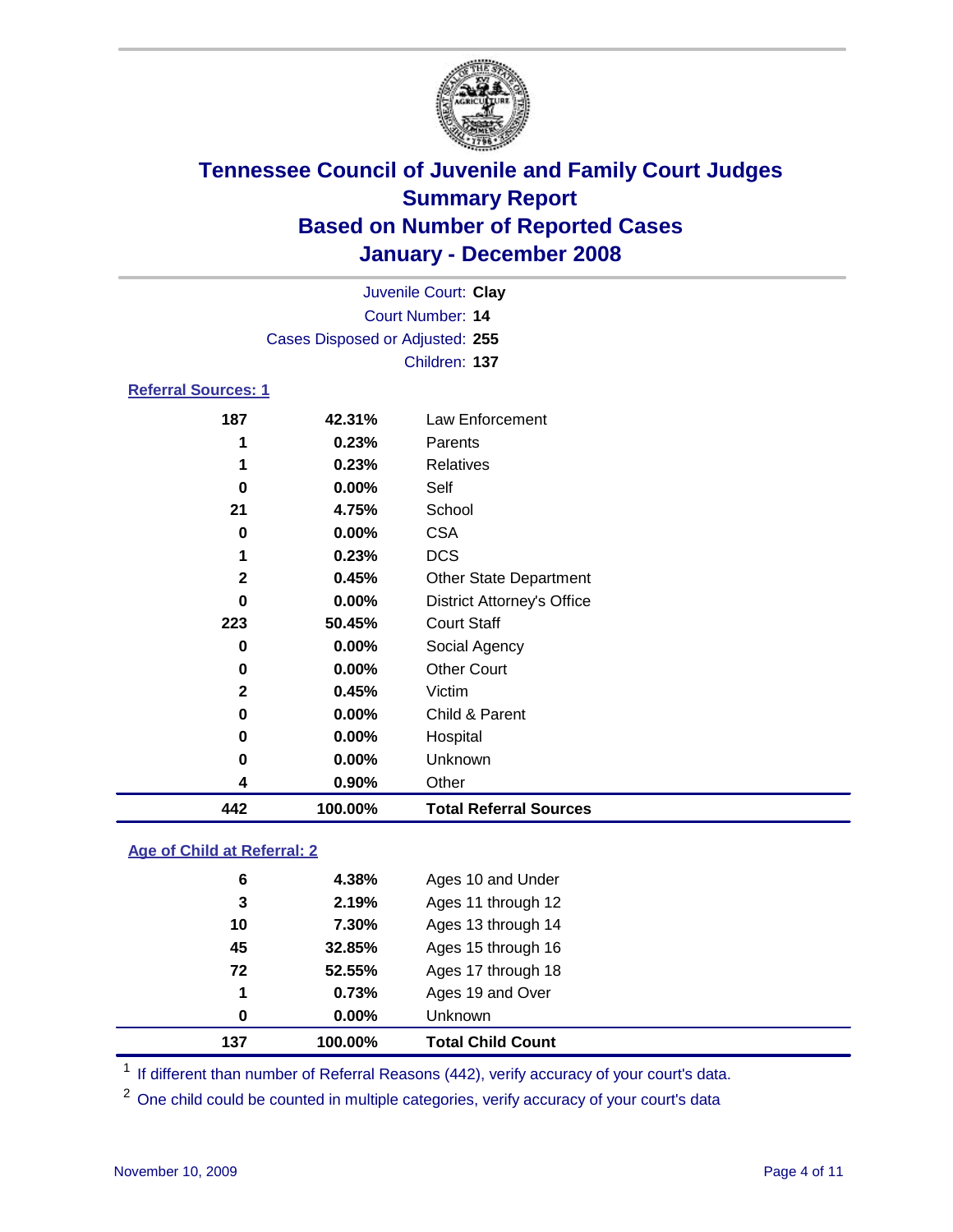

| Juvenile Court: Clay                    |                                 |                          |  |  |  |
|-----------------------------------------|---------------------------------|--------------------------|--|--|--|
| Court Number: 14                        |                                 |                          |  |  |  |
|                                         | Cases Disposed or Adjusted: 255 |                          |  |  |  |
|                                         | Children: 137                   |                          |  |  |  |
| Sex of Child: 1                         |                                 |                          |  |  |  |
| 97                                      | 70.80%                          | Male                     |  |  |  |
| 40                                      | 29.20%                          | Female                   |  |  |  |
| $\bf{0}$                                | 0.00%                           | Unknown                  |  |  |  |
| 137                                     | 100.00%                         | <b>Total Child Count</b> |  |  |  |
| Race of Child: 1                        |                                 |                          |  |  |  |
| 130                                     | 94.89%                          | White                    |  |  |  |
| 3                                       | 2.19%                           | African American         |  |  |  |
| 1                                       | 0.73%                           | Native American          |  |  |  |
| 0                                       | 0.00%                           | Asian                    |  |  |  |
| 0                                       | 0.00%                           | Mixed                    |  |  |  |
| 3                                       | 2.19%                           | Unknown                  |  |  |  |
| 137                                     | 100.00%                         | <b>Total Child Count</b> |  |  |  |
| <b>Hispanic Origin: 1</b>               |                                 |                          |  |  |  |
| $\overline{\mathbf{4}}$                 | 2.92%                           | Yes                      |  |  |  |
| 132                                     | 96.35%                          | <b>No</b>                |  |  |  |
| 1                                       | 0.73%                           | Unknown                  |  |  |  |
| 137                                     | 100.00%                         | <b>Total Child Count</b> |  |  |  |
| <b>School Enrollment of Children: 1</b> |                                 |                          |  |  |  |
| 122                                     | 89.05%                          | Yes                      |  |  |  |
| 6                                       | 4.38%                           | No                       |  |  |  |
| $\boldsymbol{9}$                        | 6.57%                           | Unknown                  |  |  |  |
| 137                                     | 100.00%                         | <b>Total Child Count</b> |  |  |  |

One child could be counted in multiple categories, verify accuracy of your court's data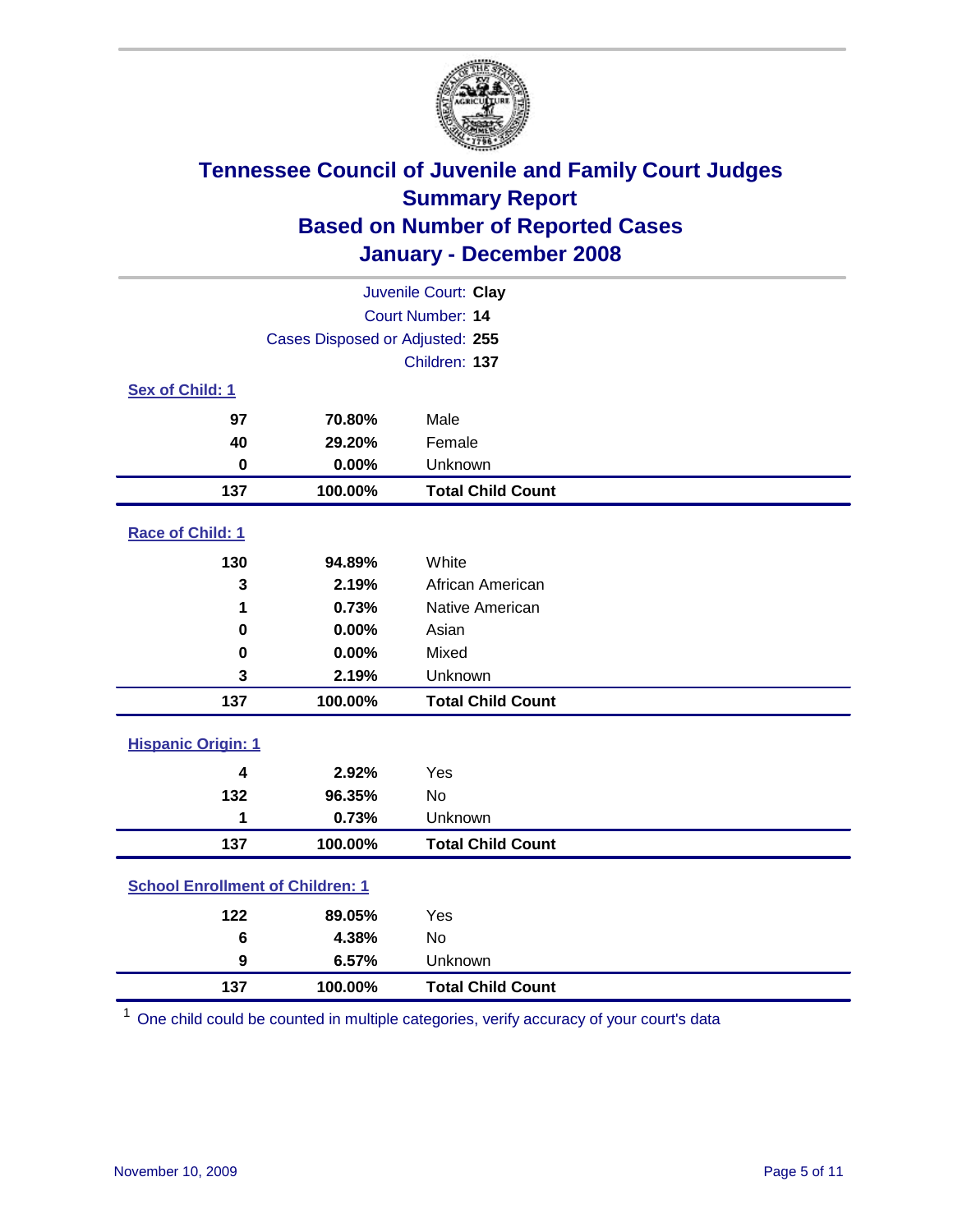

Court Number: **14** Juvenile Court: **Clay** Cases Disposed or Adjusted: **255** Children: **137 Living Arrangement of Child at Time of Referral: 1**

| 137          | 100.00%  | <b>Total Child Count</b>     |
|--------------|----------|------------------------------|
| 0            | 0.00%    | Other                        |
| 9            | 6.57%    | Unknown                      |
| 3            | 2.19%    | Independent                  |
| 0            | $0.00\%$ | In an Institution            |
| 0            | $0.00\%$ | In a Residential Center      |
| 0            | $0.00\%$ | In a Group Home              |
| 0            | $0.00\%$ | With Foster Family           |
| 0            | $0.00\%$ | With Adoptive Parents        |
| 12           | 8.76%    | <b>With Relatives</b>        |
| $\mathbf{2}$ | 1.46%    | With Father                  |
| 24           | 17.52%   | <b>With Mother</b>           |
| 13           | 9.49%    | With Mother and Stepfather   |
| 8            | 5.84%    | With Father and Stepmother   |
| 66           | 48.18%   | With Both Biological Parents |
|              |          |                              |

### **Type of Detention: 2**

| 255 | 100.00%  | <b>Total Detention Count</b> |  |
|-----|----------|------------------------------|--|
| 0   | $0.00\%$ | Other                        |  |
| 255 | 100.00%  | Does Not Apply               |  |
| 0   | $0.00\%$ | <b>Unknown</b>               |  |
| 0   | 0.00%    | Psychiatric Hospital         |  |
| 0   | 0.00%    | Jail - No Separation         |  |
| 0   | $0.00\%$ | Jail - Partial Separation    |  |
| 0   | 0.00%    | Jail - Complete Separation   |  |
| 0   | 0.00%    | Juvenile Detention Facility  |  |
| 0   | $0.00\%$ | Non-Secure Placement         |  |
|     |          |                              |  |

<sup>1</sup> One child could be counted in multiple categories, verify accuracy of your court's data

<sup>2</sup> If different than number of Cases (255) verify accuracy of your court's data.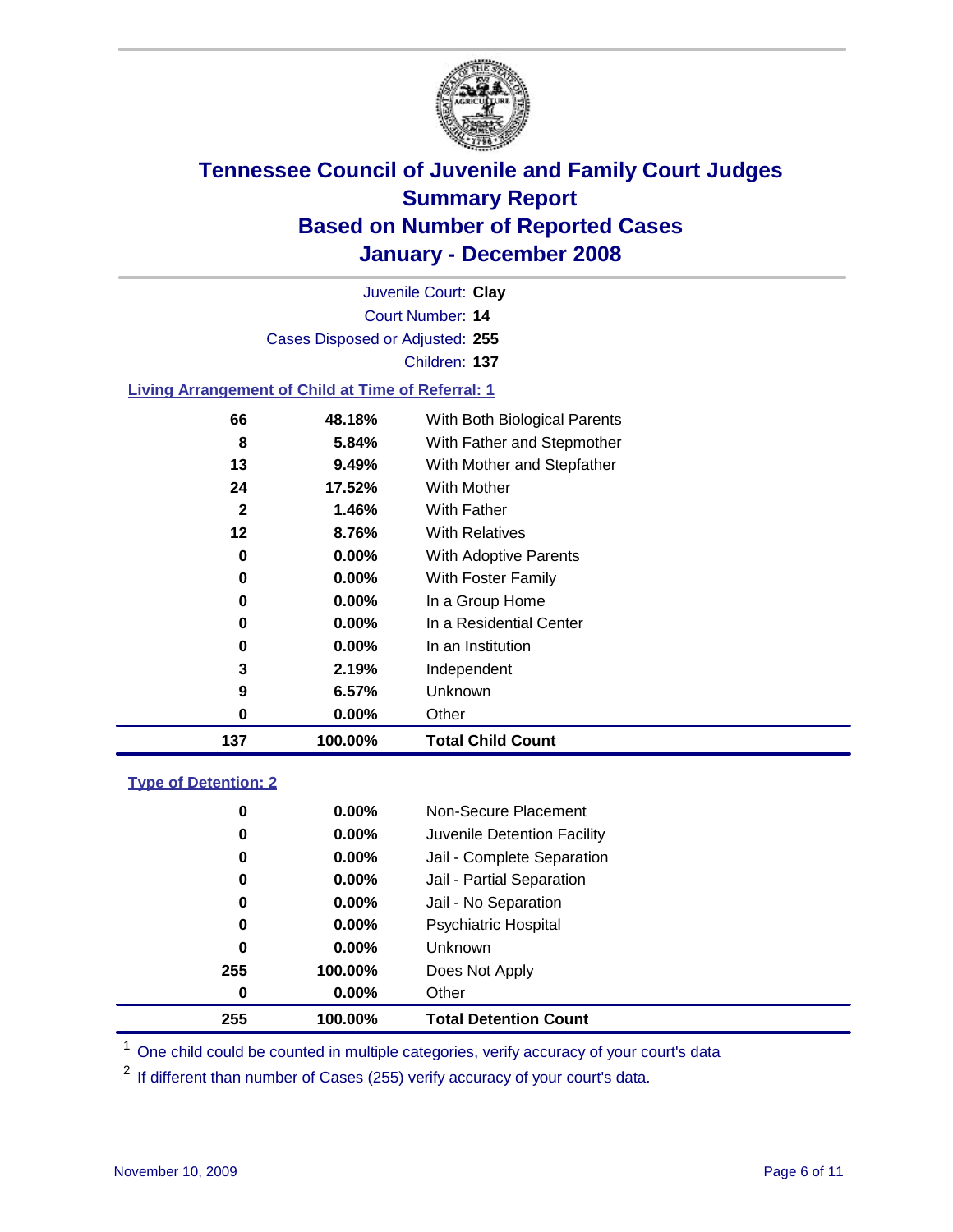

|                          | Juvenile Court: Clay                               |                                                  |  |  |  |
|--------------------------|----------------------------------------------------|--------------------------------------------------|--|--|--|
|                          | Court Number: 14                                   |                                                  |  |  |  |
|                          | Cases Disposed or Adjusted: 255                    |                                                  |  |  |  |
|                          | Children: 137                                      |                                                  |  |  |  |
|                          | <b>Placement After Secure Detention Hearing: 1</b> |                                                  |  |  |  |
| $\bf{0}$                 | 0.00%                                              | Returned to Prior Living Arrangement             |  |  |  |
| $\bf{0}$                 | 0.00%                                              | Juvenile Detention Facility                      |  |  |  |
| $\bf{0}$                 | 0.00%                                              | Jail                                             |  |  |  |
| 0                        | 0.00%                                              | Shelter / Group Home                             |  |  |  |
| 0                        | 0.00%                                              | <b>Foster Family Home</b>                        |  |  |  |
| $\bf{0}$                 | 0.00%                                              | Psychiatric Hospital                             |  |  |  |
| 0                        | 0.00%                                              | <b>Unknown</b>                                   |  |  |  |
| 255                      | 100.00%                                            | Does Not Apply                                   |  |  |  |
| $\bf{0}$                 | 0.00%                                              | Other                                            |  |  |  |
| 255                      | 100.00%                                            | <b>Total Placement Count</b>                     |  |  |  |
| <b>Intake Actions: 2</b> |                                                    |                                                  |  |  |  |
| 37                       |                                                    |                                                  |  |  |  |
|                          |                                                    |                                                  |  |  |  |
|                          | 8.37%                                              | <b>Petition Filed</b>                            |  |  |  |
| $\bf{0}$<br>180          | 0.00%<br>40.72%                                    | <b>Motion Filed</b><br><b>Citation Processed</b> |  |  |  |
| 0                        | 0.00%                                              | Notification of Paternity Processed              |  |  |  |
| 221                      | 50.00%                                             | Scheduling of Judicial Review                    |  |  |  |
| $\bf{0}$                 | 0.00%                                              | Scheduling of Administrative Review              |  |  |  |
| 0                        | 0.00%                                              | Scheduling of Foster Care Review                 |  |  |  |
| $\bf{0}$                 | 0.00%                                              | Unknown                                          |  |  |  |
| 0                        | 0.00%                                              | Does Not Apply                                   |  |  |  |
| 4                        | 0.90%                                              | Other                                            |  |  |  |

<sup>1</sup> If different than number of Cases (255) verify accuracy of your court's data.

<sup>2</sup> If different than number of Referral Reasons (442), verify accuracy of your court's data.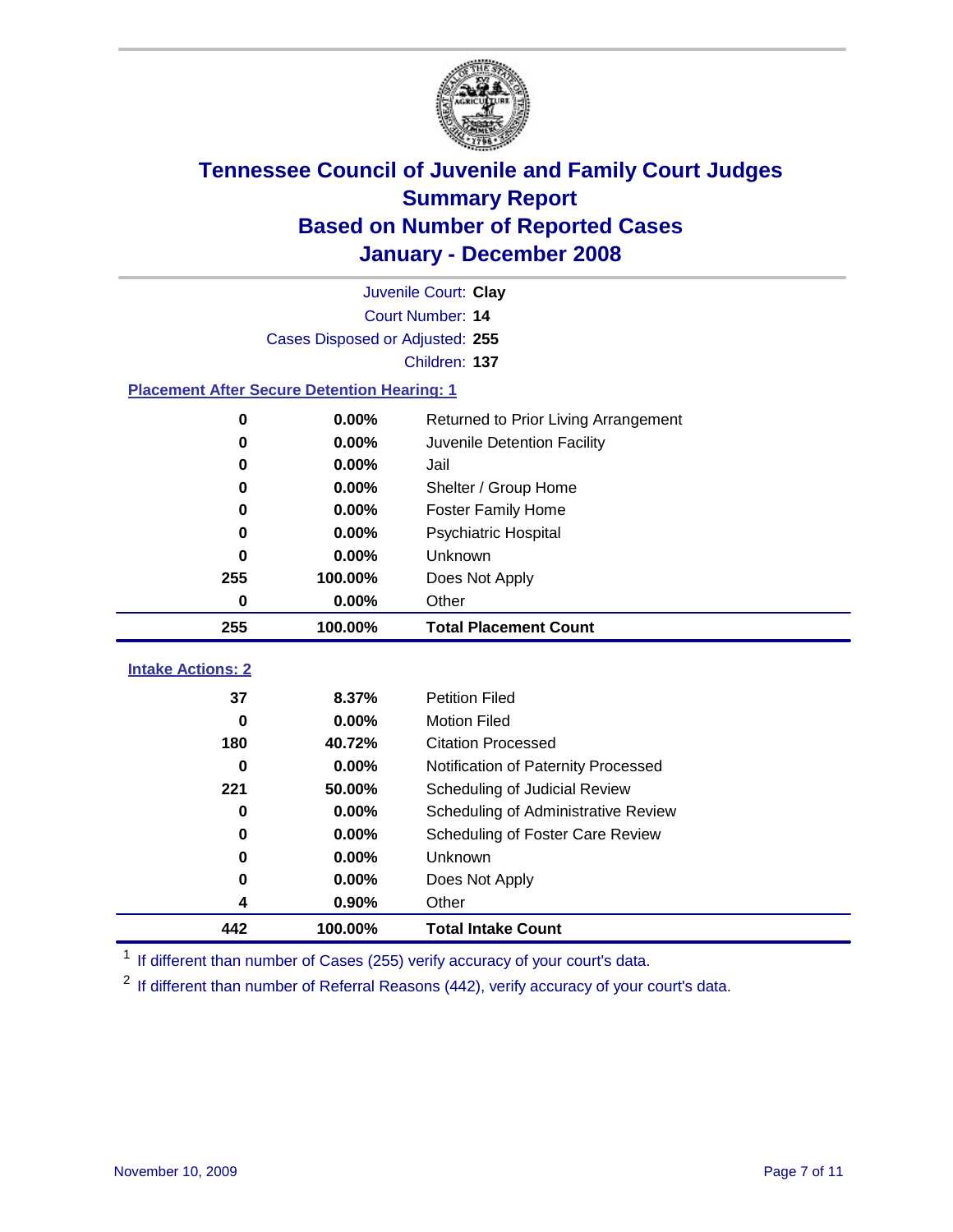

Court Number: **14** Juvenile Court: **Clay** Cases Disposed or Adjusted: **255** Children: **137**

#### **Last Grade Completed by Child: 1**

| $\bf{0}$    | 0.00%   | Too Young for School     |
|-------------|---------|--------------------------|
| 0           | 0.00%   | Preschool                |
| 1           | 0.73%   | Kindergarten             |
| 1           | 0.73%   | 1st Grade                |
| 0           | 0.00%   | 2nd Grade                |
| 3           | 2.19%   | 3rd Grade                |
| $\mathbf 2$ | 1.46%   | 4th Grade                |
| $\mathbf 2$ | 1.46%   | 5th Grade                |
| $\mathbf 2$ | 1.46%   | 6th Grade                |
| 6           | 4.38%   | 7th Grade                |
| 6           | 4.38%   | 8th Grade                |
| 13          | 9.49%   | 9th Grade                |
| 40          | 29.20%  | 10th Grade               |
| 50          | 36.50%  | 11th Grade               |
| 1           | 0.73%   | 12th Grade               |
| 0           | 0.00%   | Non-Graded Special Ed    |
| 1           | 0.73%   | <b>GED</b>               |
| 0           | 0.00%   | Graduated                |
| 0           | 0.00%   | Never Attended School    |
| 9           | 6.57%   | Unknown                  |
| 0           | 0.00%   | Other                    |
| 137         | 100.00% | <b>Total Child Count</b> |

### **Enrolled in Special Education: 1**

| 9<br>137 | 6.57%<br>100.00% | <b>Unknown</b><br><b>Total Child Count</b> |
|----------|------------------|--------------------------------------------|
| 114      | 83.21%           | No                                         |
| 14       | 10.22%           | Yes                                        |

<sup>1</sup> One child could be counted in multiple categories, verify accuracy of your court's data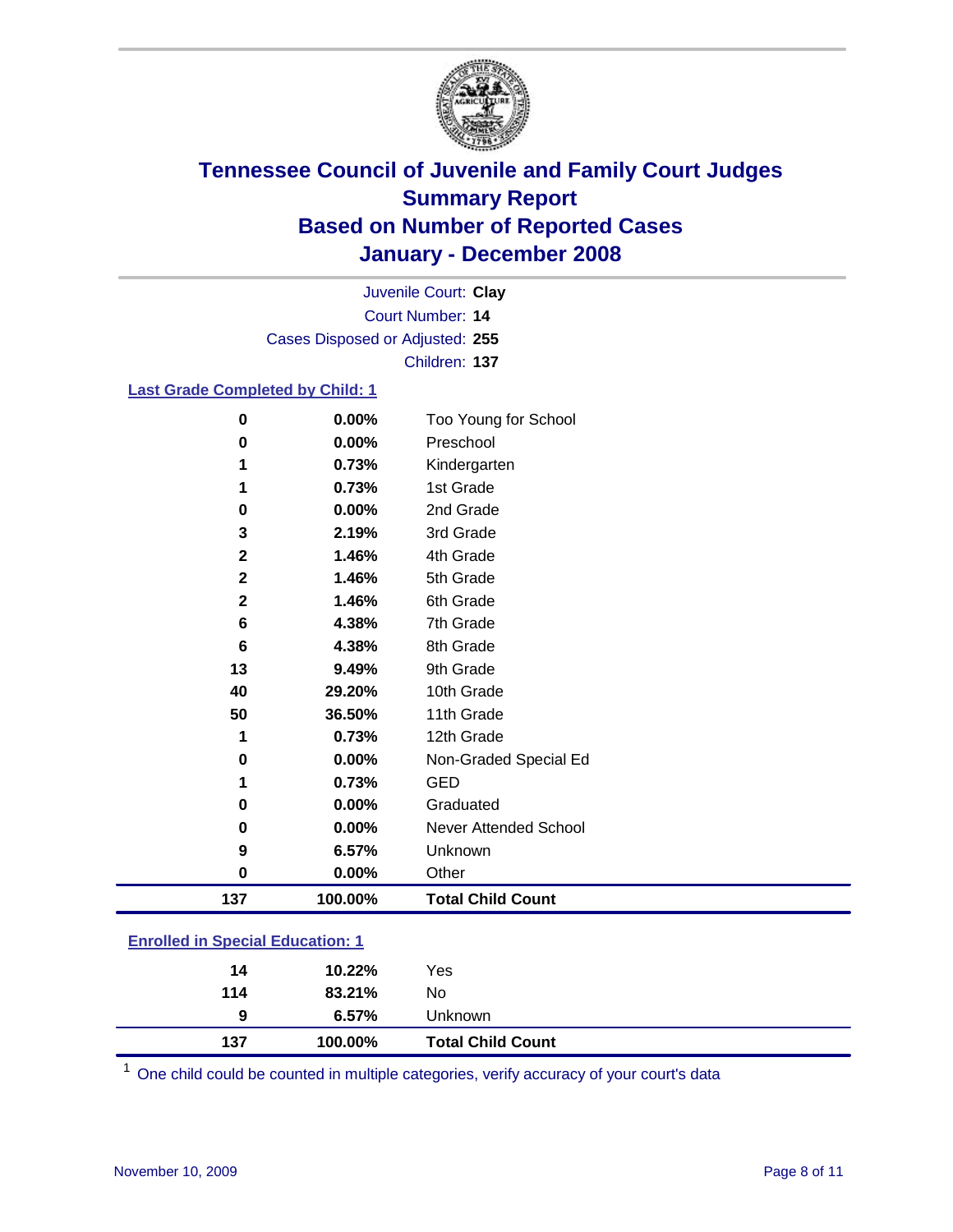

|                              |                                 | Juvenile Court: Clay      |
|------------------------------|---------------------------------|---------------------------|
|                              |                                 | Court Number: 14          |
|                              | Cases Disposed or Adjusted: 255 |                           |
|                              |                                 | Children: 137             |
| <b>Action Executed By: 1</b> |                                 |                           |
| 377                          | 85.29%                          | Judge                     |
| 65                           | 14.71%                          | Referee                   |
| 0                            | $0.00\%$                        | <b>YSO</b>                |
| 0                            | $0.00\%$                        | Other                     |
| 0                            | $0.00\%$                        | Unknown                   |
| 442                          | 100.00%                         | <b>Total Action Count</b> |

### **Formal / Informal Actions: 1**

| 61           | 13.80%   | Dismissed                                        |
|--------------|----------|--------------------------------------------------|
| 5            | 1.13%    | Retired / Nolle Prosequi                         |
| 18           | 4.07%    | <b>Complaint Substantiated Delinquent</b>        |
| 76           | 17.19%   | <b>Complaint Substantiated Status Offender</b>   |
| 2            | 0.45%    | <b>Complaint Substantiated Dependent/Neglect</b> |
| 0            | $0.00\%$ | <b>Complaint Substantiated Abused</b>            |
| 0            | $0.00\%$ | <b>Complaint Substantiated Mentally III</b>      |
| 0            | $0.00\%$ | Informal Adjustment                              |
| 0            | $0.00\%$ | <b>Pretrial Diversion</b>                        |
| 0            | $0.00\%$ | <b>Transfer to Adult Court Hearing</b>           |
| 0            | $0.00\%$ | Charges Cleared by Transfer to Adult Court       |
| 1            | 0.23%    | Special Proceeding                               |
| 126          | 28.51%   | <b>Review Concluded</b>                          |
| 151          | 34.16%   | Case Held Open                                   |
| $\mathbf{2}$ | 0.45%    | Other                                            |
| 0            | $0.00\%$ | <b>Unknown</b>                                   |
| 442          | 100.00%  | <b>Total Action Count</b>                        |

<sup>1</sup> If different than number of Referral Reasons (442), verify accuracy of your court's data.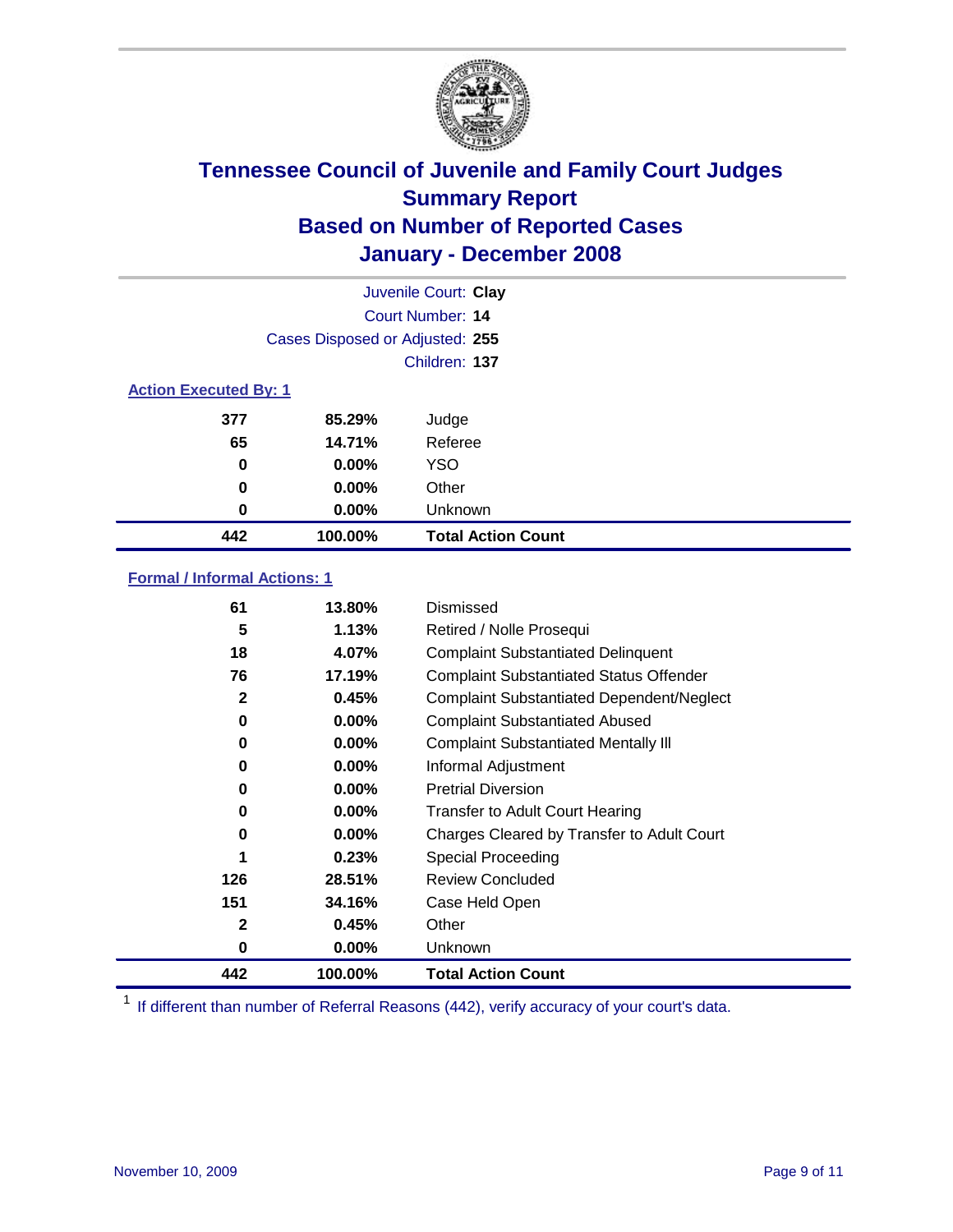

|                       |                                 | Juvenile Court: Clay                                  |
|-----------------------|---------------------------------|-------------------------------------------------------|
|                       |                                 | Court Number: 14                                      |
|                       | Cases Disposed or Adjusted: 255 |                                                       |
|                       |                                 | Children: 137                                         |
| <b>Case Outcomes:</b> |                                 | There can be multiple outcomes for one child or case. |
| 109                   | 31.32%                          | <b>Case Dismissed</b>                                 |
| 4                     | 1.15%                           | Case Retired or Nolle Prosequi                        |
| 0                     | 0.00%                           | Warned / Counseled                                    |
| 95                    | 27.30%                          | <b>Held Open For Review</b>                           |
| 0                     | 0.00%                           | Supervision / Probation to Juvenile Court             |
| 25                    | 7.18%                           | <b>Probation to Parents</b>                           |
| 1                     | 0.29%                           | Referral to Another Entity for Supervision / Service  |
| 0                     | 0.00%                           | Referred for Mental Health Counseling                 |
| 8                     | 2.30%                           | Referred for Alcohol and Drug Counseling              |
| 0                     | 0.00%                           | Referred to Alternative School                        |
| 0                     | 0.00%                           | Referred to Private Child Agency                      |
| 39                    | 11.21%                          | Referred to Defensive Driving School                  |
| 0                     | 0.00%                           | Referred to Alcohol Safety School                     |
| 2                     | 0.57%                           | Referred to Juvenile Court Education-Based Program    |
| 0                     | 0.00%                           | Driver's License Held Informally                      |
| 0                     | 0.00%                           | <b>Voluntary Placement with DMHMR</b>                 |
| 0                     | 0.00%                           | Private Mental Health Placement                       |
| 0                     | 0.00%                           | <b>Private MR Placement</b>                           |
| 0                     | 0.00%                           | Placement with City/County Agency/Facility            |
| 0                     | 0.00%                           | Placement with Relative / Other Individual            |
| 39                    | 11.21%                          | Fine                                                  |
| 3                     | 0.86%                           | <b>Public Service</b>                                 |
| 0                     | 0.00%                           | Restitution                                           |
| 0                     | 0.00%                           | <b>Runaway Returned</b>                               |
| 0                     | 0.00%                           | No Contact Order                                      |
| 0                     | 0.00%                           | Injunction Other than No Contact Order                |
| 3                     | 0.86%                           | <b>House Arrest</b>                                   |
| 1                     | 0.29%                           | <b>Court Defined Curfew</b>                           |
| 0                     | 0.00%                           | Dismissed from Informal Adjustment                    |
| 0                     | 0.00%                           | <b>Dismissed from Pretrial Diversion</b>              |
| 0                     | 0.00%                           | Released from Probation                               |
| 0                     | 0.00%                           | <b>Transferred to Adult Court</b>                     |
| 0                     | 0.00%                           | <b>DMHMR Involuntary Commitment</b>                   |